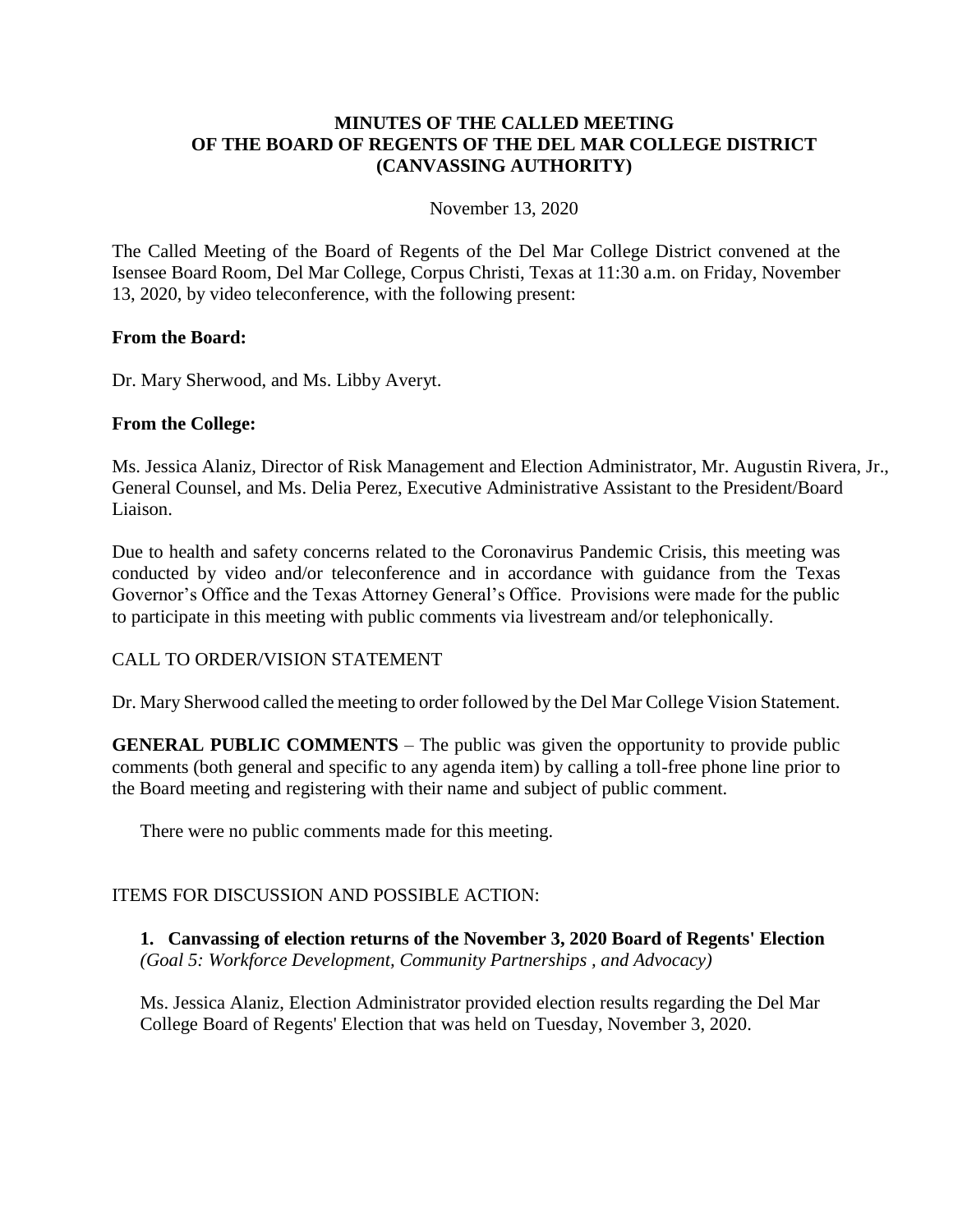For the Single Member District 4 Full-Term position election, Guy Watts received a total of 8,050, Laurie Turner received a total of 9,448, and Richard Pittman received a total of 4,420. Laurie Turner had the highest number of votes.

For the At-Large Full-Term Two Position election, Nick Adame received a total of 41,102, John F. Wilson received a total of 16,579 votes, Shawn Flanagan received a total of 17,220 votes, and Carol Scott received a total of 38,178 votes. Nick Adame and Carol Scott had the highest number of votes.

## **2. Discussion and possible action on Order Canvassing Board of Regents' Election Returns**

*(Goal 5: Workforce Development, Community Partnerships, and Advocacy)*

Augustin Rivera, Jr., General Counsel, then read the following proposed Order Canvassing Board of Regents' Election:

# **"ORDER CANVASSING BOARD OF REGENTS' ELECTION**

It is hereby ORDERED by the Board of Regents ("Canvassing Authority") of the Del Mar College District ("District") that:

**WHEREAS**, a Board of Regents' Election was regularly called and held in and for the District on November 3, 2020, after due notice and in accordance with the laws of this State; and

**WHEREAS**, this Canvassing Authority finds that the vote in this election has in all respects been properly and lawfully returned and reported to this Canvassing Authority; and

**WHEREAS**, said vote has been carefully and properly canvassed by this Canvassing Authority and the results determined in the manner provided by law;

**THEREFORE**, this Canvassing Authority finds after said canvass that:

I. The following votes were lawfully and properly cast in said election for the candidates for such offices, to-wit:

A. Single Member District 4 (Full-Term):

| Candidate              | <b>Number of Votes</b><br><b>Received</b> |
|------------------------|-------------------------------------------|
| <b>Guy Watts</b>       |                                           |
| Laurie Turner          |                                           |
| <b>Richard Pittman</b> |                                           |

\_\_\_\_\_\_\_\_\_\_\_\_\_\_\_\_\_\_\_\_\_\_\_\_\_\_\_\_\_\_\_\_\_\_\_\_\_\_\_\_\_\_\_\_\_\_\_\_\_\_\_\_\_\_\_\_\_\_\_\_\_\_\_\_\_\_\_\_\_\_\_\_\_\_\_\_\_\_\_\_\_\_\_\_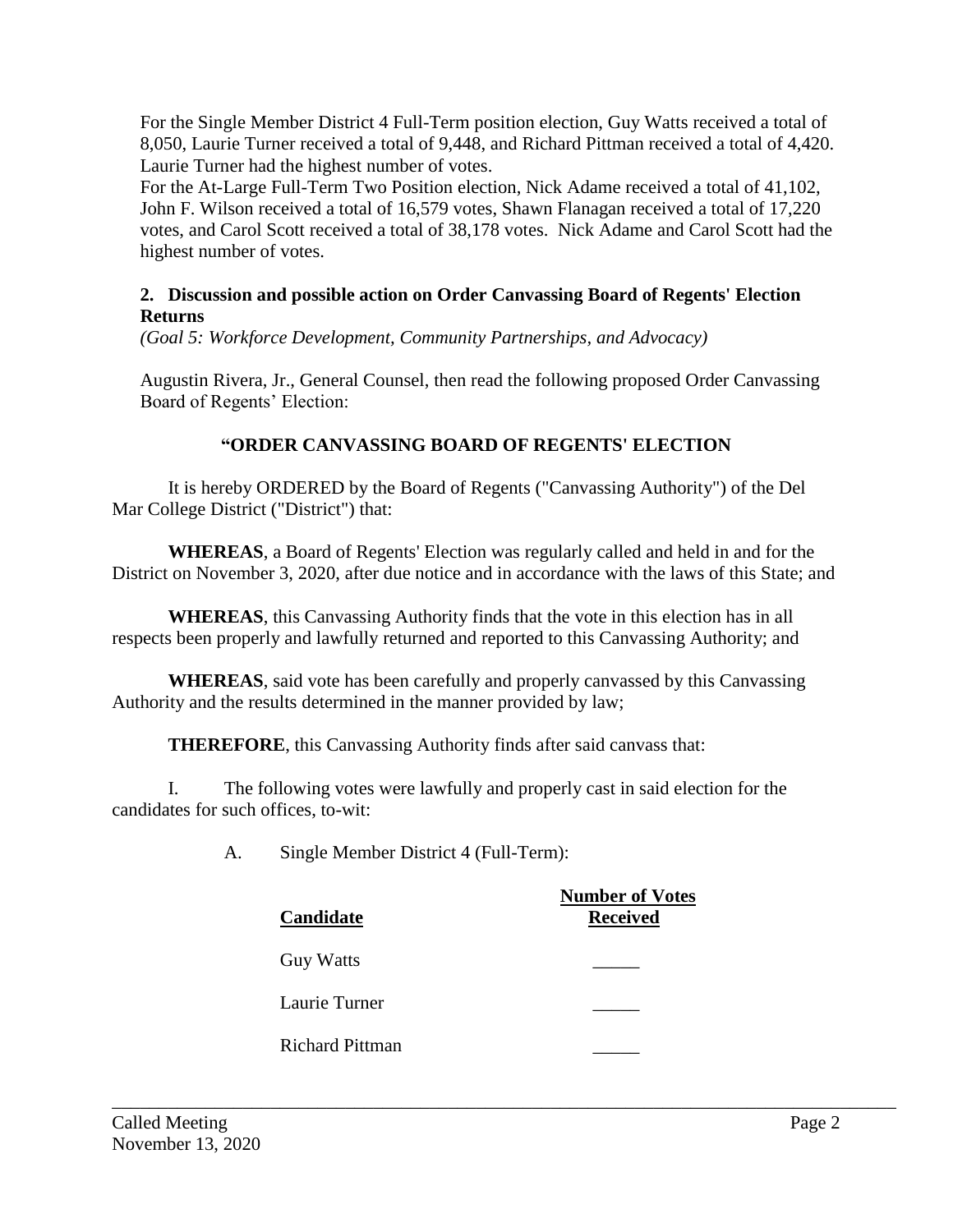B. At-Large (Full-Term, Two Positions):

| Candidate      | <b>Number of Votes</b><br><b>Received</b> |
|----------------|-------------------------------------------|
| Nick Adame     |                                           |
| John F. Wilson |                                           |
| Shawn Flanagan |                                           |
| Carol Scott    |                                           |

II. **Laurie Turner** received the greatest number of votes cast in said election in Single Member District 4, Full-Term. The At-Large candidates for the two (2) full-term at-large positions who received the greatest number of votes cast by electors residing in the entire District are **Nick Adame** and **Carol Scott**.

THEREFORE , this Board hereby finds, declares, and orders that **Laurie Turner** has been duly and properly elected from Single Member District 4 to the office of Regent of the Del Mar College District for the full-term, and **Nick Adame** and **Carol Scott** have been duly and properly elected At-Large to the office of Regent of the Del Mar College District; that they shall take office as such upon taking the oaths required by law; and that the Chair or Vice-Chair of the Board of Regents shall issue to each of such newly elected Regent a Certificate of Election as provided by law.

The foregoing Order was duly offered by \_\_\_\_\_\_\_\_\_\_\_\_\_\_\_, seconded by \_\_\_\_\_\_\_\_\_\_\_\_and, after discussion , was adopted by the Canvassing Authority of the Del Mar College District at a meeting duly called and held in Corpus Christi, Texas, on November 13, 2020, at which \_\_\_\_\_ members were present, by the following vote: \_\_\_\_\_for; \_\_\_\_\_against; and \_\_\_\_\_\_ abstaining.

\_\_\_\_\_\_\_\_\_\_\_\_\_\_\_\_\_\_\_\_\_\_\_\_\_\_\_\_\_\_\_\_\_\_\_\_\_\_\_\_\_\_\_\_\_\_\_\_\_\_\_\_\_\_\_\_\_\_\_\_\_\_\_\_\_\_\_\_\_\_\_\_\_\_\_\_\_\_\_\_\_\_\_\_

ATTEST:

Dr. Mary Sherwood, Regent Libby Averyt, Regent

\_\_\_\_\_\_\_\_\_\_\_\_\_\_\_\_\_\_\_\_\_\_\_\_\_\_\_\_\_\_\_\_\_\_\_ \_\_\_\_\_\_\_\_\_\_\_\_\_\_\_\_\_\_\_\_\_\_\_\_\_\_\_\_\_\_\_\_\_\_ Board of Regents Del Mar College District"

There was no further discussion regarding the election and proposed Order.